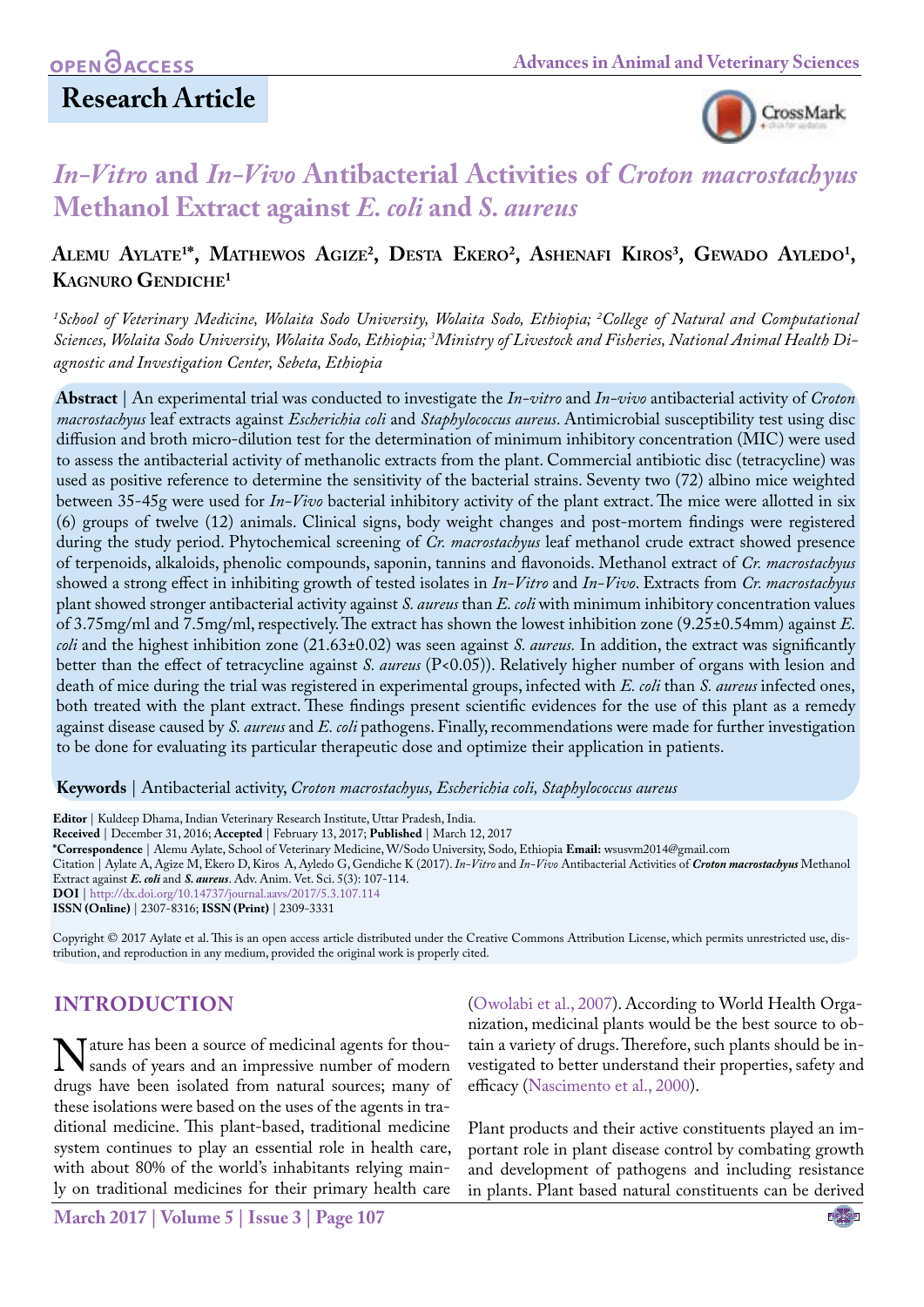## **OPEN**OACCESS

from any part of the plant like bark, leaves, flowers, roots, fruits, seeds etc. ([Gordon and David, 2001\)](#page-6-2). As these plants and their products are known to posses various secondary metabolites, which showed significant inhibitory effect against the growth of pathogens, therefore, the plant and their products should be utilized to combat the disease causing pathogens.

Thus the wide spectra of antimicrobial research are geared towards the discovery and development of noval antibacterial and antifungal agents. The demand for plant based medicines, health products, pharmaceuticals, food supplement and cosmetics etc. are increasing in both developing and developed countries. Since these natural products are non-toxic, have less side effects and easily available at affordable prices they are recognize worldwide [\(Kalia, 2005](#page-6-3)).

*Croton macrostachyus* is a deciduous tree 3-25m high, although more commonly 6-12m; crown rounded and open with large spreading branches. Bark pale gray or graybrown, finely reticulate, fairly smooth, and finely fissured with age; slash reddish; shoots densely and shortly hairy. Leaves large, green, turning to orange before falling, ovate, base rounded, apex acuminate, satellite hairy but more densely so beneath on long stems crowded at the ends of branch lets. Flowers creamy to yellow-white, sweetly scented, at least on separate shoots, in erect spikes, all over the tree, sometimes a few females accompanying the males, appearing only briefly with the flower spike turning down as fruits mature. The generic name is derived from the appearance of the seed, for 'croton' is based on the Greek word for a tick. The specific epithet is from the Greek macro- (large) and –stachyus (relating to a spike) hence "with a large spike". C. macrostachyus is common in secondary forests, on forest edges along rivers, around lakes, in moist or dry evergreen upland forests, woodlands, wooded grasslands or clump bush land and along roadsides. It is native to Ethiopia, Eritrea Kenya, Nigeria, Tanzania and Uganda [\(Orwa et al., 2009\)](#page-6-4).

According to ([Agize et al., 2013\)](#page-6-5), reports peoples of Dawro zone uses different parts of *Cr. macrostachyus* for the treatment of different ailments in humans and humans like bleeding, liver problem, lymph inflammation; severe abdominal cramp, ascaris parasite; blackleg; malaria, stomach ache; diarrhea; headache, snake bite and rheumatism. Screening of plant extracts is a good starting point for antimicrobial drug discovery.

Despite their use, studies conducted on the traditional remedies used in animal health care in Ethiopia are inadequate when compared with the multiethnic cultural diversity and the diverse flora of Ethiopia. In most scenarios, similar to other forms of traditional knowledge, the ethno veterinary medicinal plant knowledge, is not compiled

([Fullas, 2010\)](#page-6-6), in Ethiopia is passed verbally from generation to generation and most researches in the area are survey based without experiment based scientific evaluations of the traditional remedies ([Abebe, 2001](#page-6-7)).

Therefore, the presents study was planned to observe the antimicrobial activity of methanolic extracts of *Cr. Macrostachyus* against two pathogenic bacterial strains in *In-vitro* and *In-vivo*.

### **MATERIALS AND METHODS**

### **Collection of Plant Material**

The fresh plant leaf samples of *Cr. macrostachys* were collected and washed individually under running tap water to remove soil particles and other dirt. Leafs were air dried in the laboratory at room temperature for 15 days. The dried samples were ground well into a fine powder in a pestle and mortar (household flourmill). The powder was stored in air sealed polythene bags in the refrigerator at 4ºC for further processing. A Voucher specimen is identified at the National Herbarium (Ethiopia), Department of Biology, Addis Ababa University, Faculty of Natural Sciences.

### **Preparation of Extract**

300mg powder of air-dried leaf of *Cr. macrostachys* was first soaked with n-hexane for 3 days. After filtration, the extract was concentrated under reduced pressure and temperature of 40˚C using rotary evaporator to recover the solvent and the concentrated marc exhaustively extracted with methanol after soaking for 72 hours at room temperature. The extract was concentrated in rota-vapor and afforded 9mg yellow residue. When [Thin Layer Chromatography](https://www.google.com.et/url?sa=t&rct=j&q=&esrc=s&source=web&cd=2&cad=rja&uact=8&ved=0CCYQFjABahUKEwjql8qj7vvHAhWCc3IKHV0XAOs&url=http%3A%2F%2Forgchem.colorado.edu%2FTechnique%2FProcedures%2FTLC%2FTLC.html&usg=AFQjCNFpTxYT8MoN2NYm_H5_AH9br4KnsQ&sig2=ifbeT6F5OHwArxvHJSQyuw) (TLC) developed for the crude extract using chloroform: ethanol (6:4) solvent system showed six (6) colored spots under UV lamp.

The column was packed with 60mg silica-gel. 9mg of crude methanol extract was adsorbed on silica-gel with 25ml of petroleum ether. The adsorbed sample was then applied to the top of packed silica-gel in column chromatography using spatula. The column elution started with 30ml of pure diethyl ether, followed by increasing polarity of solvent system, diethyl ether, ethyl-acetate, ethanol, methanol, water, 33 fractions were collected each 30ml. then, some fractions were taken to spectroscopic analysis due to their amount and level of purity.

### PHYTOCHEMICAL DETECTION

The extracts were subjected to phytochemical screening to test presence of metabolites such as terpenoids, Cardiac glycosides, anthraquinones. Alkaloids, phenolic compounds, saponin, tannins and flavonoids as described by ([Iqbal, 2012](#page-6-8)).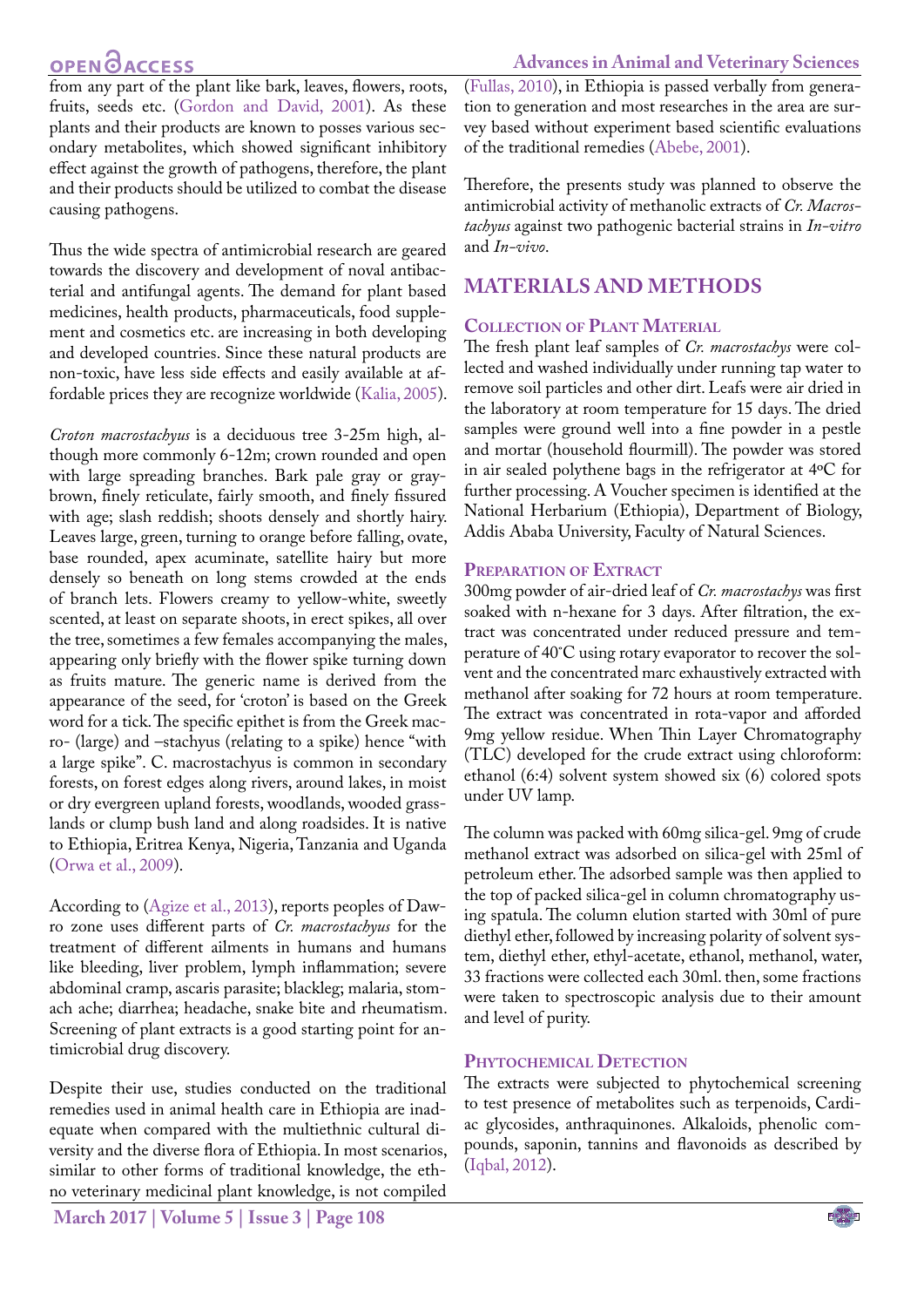# **OPEN GACCESS**

### **Bacterial Strains**

Both bacterial strains of animal and human pathogens used in the antimicrobial bioassay were procured from National Veterinary Institute, Debre Zeit.

The bacterial cultures one gram-negative, *E. coli,* and gram-positive bacteria, *S. aureus,* were maintained on nutrient agar in School of Veterinary microbiology laboratory, Wolaita Sodo University. Each bacterial culture were further maintained on the same medium after every 48hours of transferring and stored at 4°C before use in experiments.

#### **Media Preparation and its Sterilization**

For agar well diffusion method ([Bauer et al., 1996](#page-6-9)), antimicrobial susceptibility was tested on solid (Agar-agar) media in petri plates. For bacterial assay nutrient agar (NA) (40 mg/L) was used for developing surface colony growth. The minimum inhibitory concentration (MIC) values were determined by serial micro dilution assay ([Akinyemi, 2005\)](#page-6-10). The suspension culture, for bacterial cells growth was done by preparing Nutrient Broth (w/v), was taken for evaluation. All the media prepared was then sterilized by autoclaving the media at (121°C) for 20 min.

After sterilization media was allowed to cool to 50°C in a water-bath. Pouring of about 20ml agar into pre-labeled sterile Petri dishes was made. They were then allowed to set at room temperature and were dried so that no drops of moisture remain on the surface of the agar.

#### **Antimicrobial** *SusceptibilityTest* **Disk Diffusion Assay**

The antibacterial of the plant extracts was initially determined using the disc diffusion assay ([Anon, 1997](#page-6-11)). Each dried plant extract was dissolved and prepared as described by ([Gangoue-Pieboji et al., 2009\)](#page-6-12).

*E. coli* and *S. aureus* were over night cultured (24hrs) at 37°C on nutrient agar for the preparation of cell suspensions. *E. coli* and *S. aureus* cell suspensions adjusted to 0.5McFarland standards (108 CFU/ml) were prepared and 0.1ml of the suspension was poured on Muller Hinton agar (MHA) (Oxoid, UK) and dispersed using a cotton swab to ensure robust cell growth. Plates were then allowed to dry for 5 minutes prior incubation.

The sterile filter paper discs (Whatman No. 3, diameter 6 mm) were soaked in 30μl of plant extract for 30 minutes. The extract-soaked filter paper discs were then placed on the inoculated MHA plates, allowed prior incubation to stand for 30 minutes at room temperature to permit proper diffusion of the extract. All plates were incubated at  $37^{\circ}\text{C}$ for 24hrs, and the resulting inhibition zones were measured in millimeter. This experiment was done in triplicate

**March 2017 | Volume 5 | Issue 3 | Page 109**

and the antimicrobial activity was expressed as the mean of inhibition diameters (mm) produced by the plant extract. As positive controls, discs containing Tetracycline 1µg were used.

#### **Measurement ofMinimal Inhibition Concentration (Mic)**

The minimum inhibitory concentration is defined as the lowest concentration which able to inhibit any visible bacterial and fungal growth on the culture plates [\(Shahidi, 2004\)](#page-7-0). According to National Committee for Clinical Laboratory Standards (NCCLS) agar dilution method [\(Sambrook and Russell, 2001](#page-6-13)), the MIC of *Cr. macrostachys* extract was tested with some modification.

The MICs of plant extracts were determined using an agar dilution method as described by ([Bauer et al., 1996](#page-6-14)). The tests were performed using broth dilution method. Broth containing test tubes were tightly closed, arranged in test tube rank and autoclaved under 15 psi pressures at  $121^{\circ}$ c for 15 min. The broths were allowed to cool until the temperature is equitable to room temperature. The extract solutions (50mg/ml) were serially diluted in broth containing test tubes to bring 30mg/ml, 15mg/ml, 7.5mg/ml and 3.75mg/ml concentration, respectively. Each of the different concentration extracts was aseptically introduced. The inhibition growths were observed after 24hr incubation at 37°C. The presence of growth was evaluated by comparing turbidity of culture containing test tubes with the negative control. The lowest concentration, at which there was no turbidity, was regarded as MIC value of the extract ([Sambrook and Russell, 2001;](#page-6-13) [Ondruschka](#page-6-15)  [and Asghari, 2006\)](#page-6-15). After a 24-hour incubation period, the inhibition zone diameters (mm) were measured.

The experiment was performed in triplicates and the interpretation of antibacterial properties was conducted according to ([Adithepchaikarn et al., 2008](#page-6-5)). Inhibition zones >15mm were categorized as strong activity, from 10-15mm as moderate activity and <10mm as weak activity.

#### **Antibacterial Activities of Plant Extract** *In-Vivo* **and Experimental Design**

The experiment was done by using 72 Albino mice, their age ranged between (10-14) weeks with weight ranged between (35-45) grams purchased from [Ethiopian Public](https://www.google.com/url?sa=t&rct=j&q=&esrc=s&source=web&cd=4&cad=rja&uact=8&ved=0CDEQFjADahUKEwiXo4PF8qPHAhWCVBQKHRLsDgY&url=http%3A%2F%2Fwikimapia.org%2F224199%2FEthiopian-Public-Health-Institute-EPHI&ei=8mrLVZfiFoKpUZLYuzA&usg=AFQjCNHF-t1CrJMZmRTtBGDWALo6YWzk0g&sig2=WQsJR_kbHUYYQg8dOEZRNQ)  [Health Institute, Addis Ababa.](https://www.google.com/url?sa=t&rct=j&q=&esrc=s&source=web&cd=4&cad=rja&uact=8&ved=0CDEQFjADahUKEwiXo4PF8qPHAhWCVBQKHRLsDgY&url=http%3A%2F%2Fwikimapia.org%2F224199%2FEthiopian-Public-Health-Institute-EPHI&ei=8mrLVZfiFoKpUZLYuzA&usg=AFQjCNHF-t1CrJMZmRTtBGDWALo6YWzk0g&sig2=WQsJR_kbHUYYQg8dOEZRNQ) Mice were housed in plastic cages 20×50×75cm dimensions (12 mice/cage), placed in a special highly sanitized housing room with optimum conditions included temperature, light and ventilation belongs to the School of Veterinary Medicine, Veterinary Microbiology Laboratory for two weeks for adaptation. Standard rodent diet (Commercial feed pellets) and sterilized water were freely available.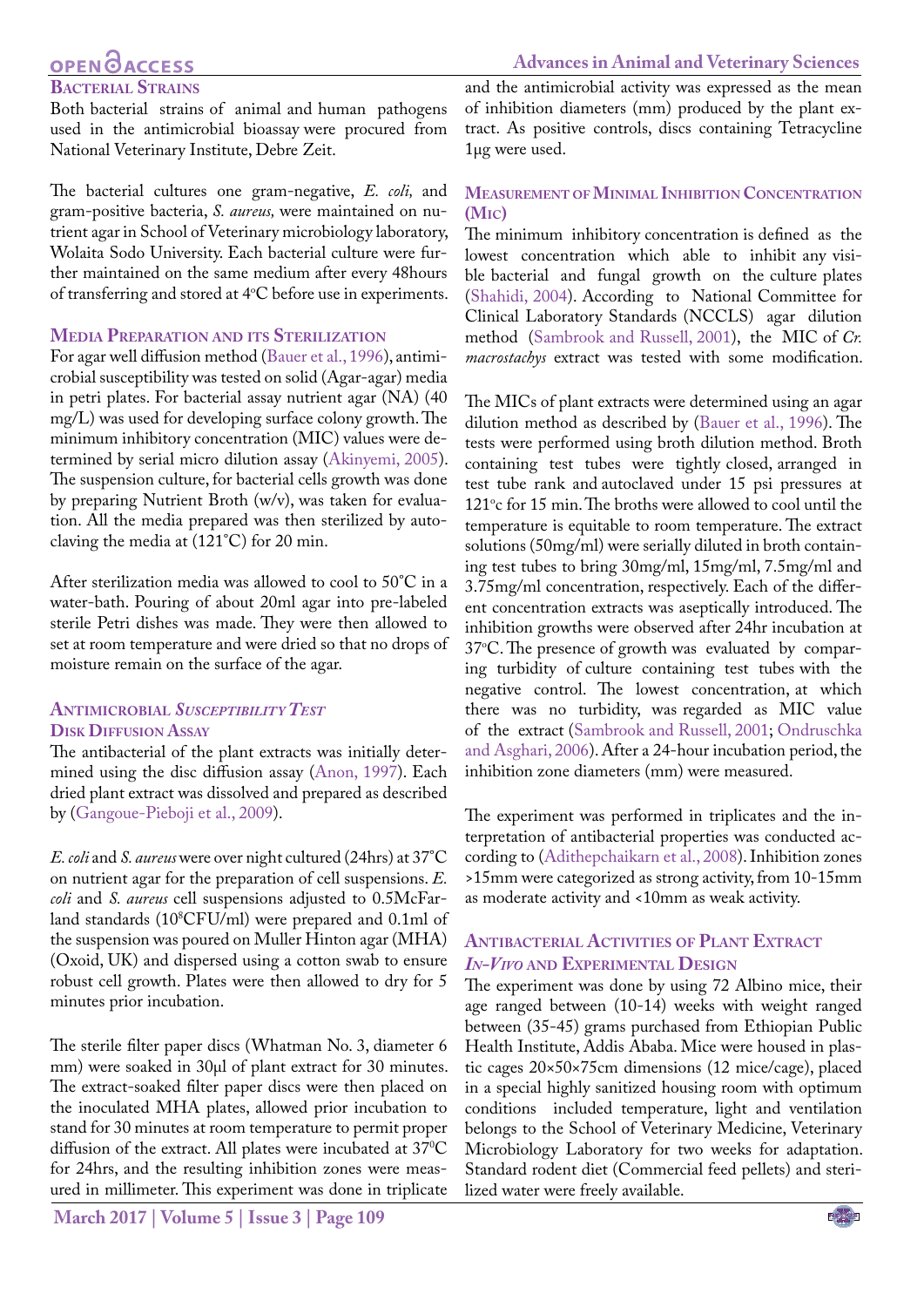# **OPEN**OACCESS

**Advances in Animal and Veterinary Sciences**

The mice were grouped into six (6) groups of twelve (12) animals each. The six groups were injected subcutaneously as follows:

| Group I (-ve Control<br>I)<br>Group II (-ve Control<br>II) | Injected with 0.1ml normal<br>saline<br>Injected with 0.1 ml of plant<br>extract                        |
|------------------------------------------------------------|---------------------------------------------------------------------------------------------------------|
| Group III (+ve control<br>I)                               | Injected with 0.1 ml of E.<br>colisuspension, treatment not<br>given(1x10 <sup>8</sup> CFU/ml)          |
| Group IV (+ve control<br>II)                               | Injected with 0.1ml of S.<br>aureus<br>suspension, treatment not<br>given<br>(1x10 <sup>8</sup> CFU/ml) |
| Group V (Experimen-<br>tal I)                              | Injected with 0.1 ml of E.<br>coli<br>suspension and treated<br>(1x10 <sup>8</sup> CFU/ml)              |
| Group VI (Experimen-<br>tal II)                            | Injected with 0.1 ml of S.<br>aureus<br>suspension and treated<br>(1x10 <sup>8</sup> CFU/ml)            |

Infection was induced by a method adapted from (Amiri et al., 2011). Bacterial inoculum used to induce infection was (1x108 CFU/ml) of *E. coli* and *S. aureus* suspensions. 0.1 ml of each dilution was infused into the rats by intra-muscular route and the rats had been watched for symptoms. Starting from second to five day the Groups V and VI were injected with plant extract (the dose given was depended on MIC, and the dose depended to the weight of the body 40mg/kg/day) and all clinical outcomes were recorded over a period of two weeks. After five days the blood was taken from the tested mice for bacterial count (a loopful), then was diluted in 0.5ml normal saline, then 0.1 of it inoculated on nutrient agar and manitol salt agar for identification of the inoculated bacteria.

### **Clinical Signs**

Animals were continuously observed for clinical signs; fecal consistency, dehydration, unusual behavior, depression, death, swelling at injection site and any change in activity of the mice were recorded daily throughout the experimental.

#### **Bodyweight Changes**

Weight of the animals was measured using [electronic](http://www.mt.com/int/en/home/perm-lp/product-organizations/ind/sem/balances-scales.html)  [weighing balance](http://www.mt.com/int/en/home/perm-lp/product-organizations/ind/sem/balances-scales.html) and differences were assessed according to feed requirement and comparison between treated and control animals. These measurements were done a first week before inducing infection, after a week post treatment.

1 ml of blood from the treated animals was drawn from the vein of treated animals 24hrs after treatment each day and inoculated on already prepared on Petri dishes with nutrient agar. The inoculated plates were incubated at 37°C for 24hrs. The counts of emerged colonies were used to evaluate the efficacy of treatment.

### **Post-Mortem Findings**

**Blood Collection**

Animals were sacrificed by surgical knife when dies during experiment or at the end of the experimental day, and vital organs like lungs, heart, kidneys, GIT, muscles, spleen are examined for pathological lesions in Microbiology laboratory, Veterinary school.

## **STATISTICAL ANALYSIS**

The data collection instrument was experimental through basic laboratory technique. Data's like susceptibility was analyzed using SPSS software package version 20.0. Statistical Significance (P-value) was calculated using analysis of variance (ANOVA) using a significant level of  $(P<0.05)$ . Microsoft Excel was employed for analysis of minimum inhibitory concentration.

## **RESULTS AND DISCUSSIONS**

### **Phytochemical Screening**

The qualitative phytochemicaal screening reveals the presence of alkaloids, terpenoids, saponins, flavonoids, phenolic compounds and tannins. The results were shown in [\(Table 1](#page-3-0)) below.

<span id="page-3-0"></span>

| Table 1: Phytochemical constituents of the leaf methanol |  |
|----------------------------------------------------------|--|
| extracts of Cr. macrostachyus                            |  |

| <b>Constituents</b> | <b>Methanolic Leaf extract</b> |
|---------------------|--------------------------------|
| Alkaloids           | $+$                            |
| Terpenoids          | $+$                            |
| Saponins            | $^{+}$                         |
| Flavonoids          | $+$                            |
| Cardiac glycosides  | -                              |
| Phenolic compounds  | $+$                            |
| Anthraquinones      | -                              |
| <b>Tannins</b>      | $+$                            |
| $\sim$<br>$\sim$    |                                |

+ Present, – Absent

### **Antibacterial Activity**

The results of present study showed that the methanol extract of *Cr. macrostachyus* inhibited the growth of tested isolate strongly; this may be due to presence of the phytochemical groups as mentioned in ([Table 2\)](#page-4-0).

According to the findings, *S. aureus* was found to be more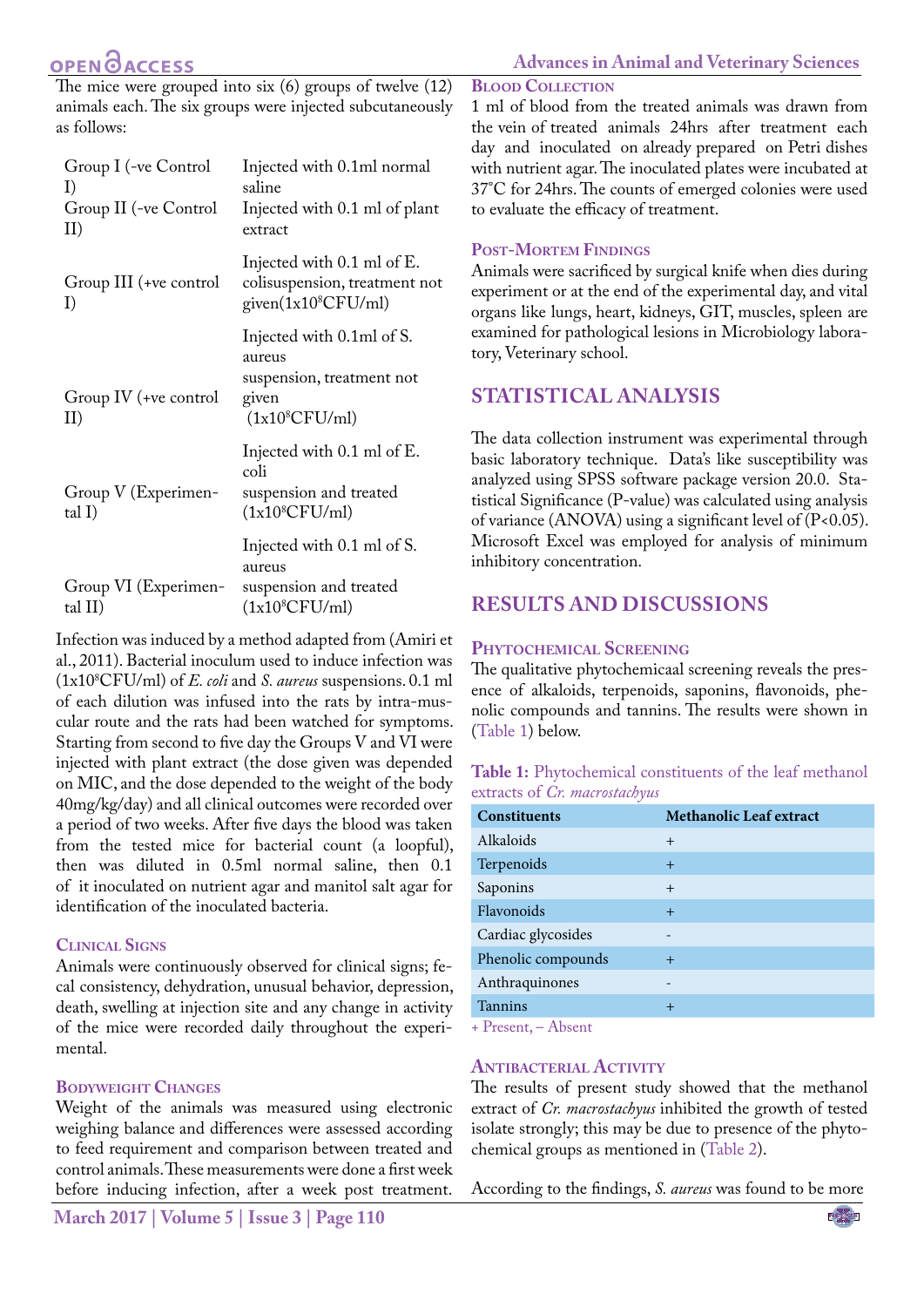# **OPEN**<sub>d</sub>

**Advances in Animal and Veterinary Sciences**

sensitive to the extract than *E. coli*. Methanol extract has shown higher inhibition zones of  $(21.03 \pm 0.02 \text{ mm})$ against *S. aureus* (p < 0.02) and the lesser inhibition zones of (9.25±0.54 mm) against *E. coli*. The observed difference in antibacterial activities of extracts between *E. coli* and *S. aureus* bacterial strains may be attributed to the difference in the outer membrane of both isolates. There was no any inhibition found for all tested bacteria with negative control ([Table 2\)](#page-4-0).

### <span id="page-4-0"></span>**Table 2**: Growth inhibition zones of *Cr. macrostachyus* methanol extract against bacterial strains

| strain  | <b>Bacterial Mean Inhibi-</b><br>tion Zones of<br><b>Extracts</b> | <b>Positive Con- Negative</b><br>trol | Control |  |
|---------|-------------------------------------------------------------------|---------------------------------------|---------|--|
|         | <b>Methanol</b>                                                   | Tetratecycline Water                  |         |  |
| E. coli | $9.25 \pm 0.54$                                                   | $14.83 \pm 2.07$                      | 0.010   |  |
|         | <i>S. aureus</i> $21.03 \pm 0.02^*$                               | $16.75 \pm 1.85$ *                    | 0.010   |  |

These figures were mean of triplicate values in the form of mean plus standard deviation and values of the same column followed by \*superscripts are statistically significant (p≤0.05).

Gram-negative bacteria possesses high permeability barrier for numerous antibiotic molecules similarly for these extracts. Their periplasmic space also contains enzymes, which are capable of breaking down foreign molecules ([Shan et al., 2007\)](#page-7-1) and appears to be less susceptible to plant extracts than gram positive bacteria.

In this study, Methanolic extracts of *Cr. macrostachyus* showed minimum inhibition zones at the concentration of 7.5mg/ml and 3.75mg/ml against *E. coli* and *S. aureus*, respectively, in agar well diffusion method. This result disagrees with previous reports by ([Sendeku et al., 2015\)](#page-7-0), 15mg/ml against S*. aureus* and 50mg/ml against *E. coli* in agar well diffusion method. This difference may be due to difference in experimental protocols and source of bacterial strains. The increased concentration may be linked with previous exposure of isolates for antimicrobial drugs, which may be the cause for enhanced resistance. This may happened through unreasonable prescription, presence of

|--|

antibiotics without prescription and widespread traditional self-medication.

Methanol extracts of this plant also showed highest inhibition zones compared to the positive control (tetracycline) against *S. aureus*. This might indicate the ingredients of the plant extract are more potent than the antibiotics.

## **Re-Identification Of The Test Organism**

According to results presented in (Table 3), too numerous to count number of bacteria in group VI was zero, and this result gives a shiny way for using a drug against gram positive bacteria. On the other hand it must take in consideration that the plant extract may have a side effect for the patient where it observed that the mice of group II (Table 4) affected locally (in place of injection); therefore it is very necessary to use plant extract has a strong inhibition against bacteria and a little side effect for the host.

(Table 3) presents number of bacteria units recorded in mice blood samples. Accordingly, was decreased in group VI, where the *S. aureus* infected mice of this group were treated with methanol extract of *Cr. macrostachys*, followed by group V infected with *E. coli* and treated with methanol extract of *Cr. macrostachys*.

### **Clinical Signs**

The effect of this plant extract against bacteria in *in-vivo* gave a good result as bacterial inhibitory agent and also resulted in death of mice as shown in [\(Table 5](#page-5-0)), (in case of comparing group VI with group V). This may be interpreted that the administrated dose of tested extract was little as affected dose, or may at this dose the immunity system of mice be compromised (may be a toxic for the host), so it appeared from studies that the tannins can cause several disorders in mice and rats such as liver cancer (this is in contrast with the positive results of methanol extract of tested plant on laboratory animals), or the mice may need to other course of administrating the plant extract. [Table 5](#page-5-0) illustrates the clinical symptoms which were noted on all groups of mice during laboratory experimental

|                  |                          | <b>Mice Groups</b>            |                                 |                                        |                                 |                                       |                                  |  |  |  |
|------------------|--------------------------|-------------------------------|---------------------------------|----------------------------------------|---------------------------------|---------------------------------------|----------------------------------|--|--|--|
|                  |                          | Group I<br>(-ve control<br>I) | Group II<br>(-ve control<br>II) | <b>Group III</b><br>(+ve control<br>I) | Group IV<br>(+ve control<br>II) | <b>Group V</b><br>(Experimental<br>I) | Group VI<br>(Experimental<br>II) |  |  |  |
| <b>Bacterial</b> | Low                      | 12                            | 12                              | $\theta$                               | $\theta$                        | $4(33.3\%)$                           | 6(50%)                           |  |  |  |
| Count            | Moderate                 | $\Omega$                      | $\theta$                        | $4(33.3\%)$                            | 3(25%)                          | 6(50%)                                | 6(50%)                           |  |  |  |
| (CFU)            | Too numerous<br>to count | $\Omega$                      | $\theta$                        | $8(66.6\%)$                            | 9(75%)                          | $2(16.6\%)$                           | $\overline{0}$                   |  |  |  |
| <b>Total</b>     |                          | 12                            | 12                              | 12                                     | 12                              | 12                                    | 12                               |  |  |  |
|                  |                          |                               |                                 |                                        |                                 |                                       |                                  |  |  |  |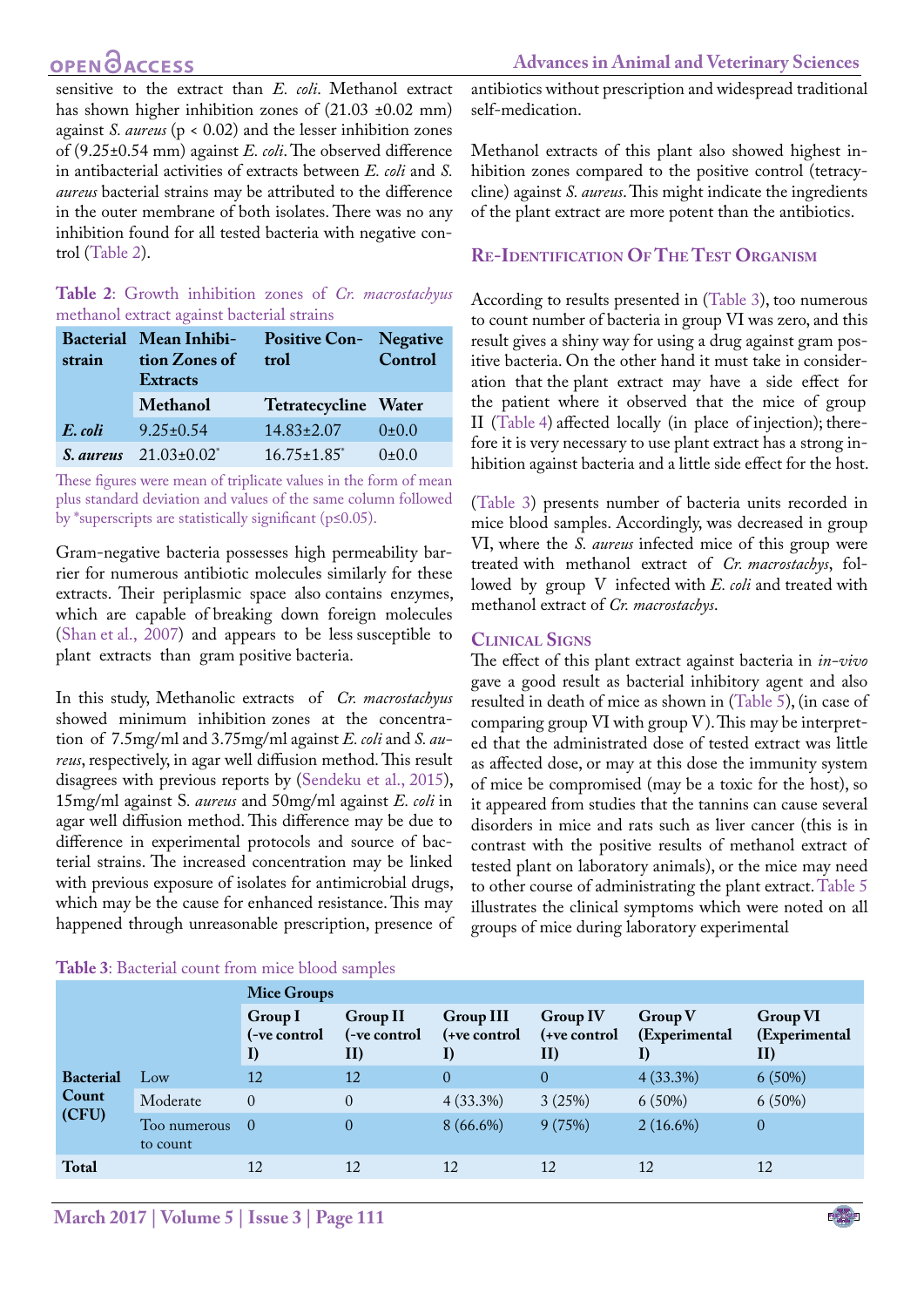**Table 4**: Distribution of lesions in tissues of experimental mice on post mortem meat examinations

|                          |                                                        | <b>Mice Groups</b>            |                                 |                                        |                                        |                                             |                                         |  |  |
|--------------------------|--------------------------------------------------------|-------------------------------|---------------------------------|----------------------------------------|----------------------------------------|---------------------------------------------|-----------------------------------------|--|--|
|                          |                                                        | Group I<br>(-ve control<br>I) | Group II<br>(-ve control<br>II) | <b>Group III</b><br>(+ve control<br>I) | <b>Group IV</b><br>(+ve control<br>II) | Group <sub>V</sub><br>(Experimen-<br>tal I) | <b>Group VI</b><br>(Experimental<br>II) |  |  |
|                          | Liver                                                  | $\Omega$                      | 3                               | $\overline{0}$                         | $\overline{4}$                         | $\overline{0}$                              | $\Omega$                                |  |  |
|                          | <b>GIT</b>                                             | $\Omega$                      |                                 | 6                                      | $\boldsymbol{0}$                       | $1(8.3\%)$                                  | $\Omega$                                |  |  |
| <b>Lesioned</b><br>organ | Lungs                                                  | $\overline{0}$                | $\theta$                        | $\mathbf{0}$                           | 6                                      | $\overline{0}$                              | $1(8.3\%)$                              |  |  |
|                          | Kidneys                                                | $\theta$                      | $\Omega$                        | 5                                      | $\overline{0}$                         | 3(25%)                                      | $1(8.3\%)$                              |  |  |
|                          | Others (heart,<br>muscle, spleen, soft<br>tissues etc) |                               | 2                               | 1                                      | $\overline{a}$                         | $1(8.3\%)$                                  | 2(16.7%)                                |  |  |
|                          | Absent (no lesion<br>found)                            | -11                           | 6                               | $\mathbf{0}$                           | $\boldsymbol{0}$                       | 7(58.3%)                                    | 8(66.7%)                                |  |  |
| <b>Total</b>             |                                                        | 12                            | 12                              | 12                                     | 12                                     | 12                                          | 12                                      |  |  |

<span id="page-5-0"></span>**Table 5**: Clinical symptoms of control mice, mice treated with *Cr. macrostachyus* extract during experimental trial

|                 |                                                                                  | <b>Mice Groups</b>            |                                                  |                                        |                                        |                                    |                                                  |  |  |
|-----------------|----------------------------------------------------------------------------------|-------------------------------|--------------------------------------------------|----------------------------------------|----------------------------------------|------------------------------------|--------------------------------------------------|--|--|
|                 |                                                                                  | Group I<br>(-ve control<br>I) | <b>Group II</b><br>(-ve control<br>$\mathbf{II}$ | <b>Group III</b><br>(+ve control<br>I) | <b>Group IV</b><br>(+ve control<br>II) | Group V<br>(Experimen-<br>$tall$ ) | <b>Group VI</b><br>(Experimental<br>$\mathbf{I}$ |  |  |
| <b>Clinical</b> | Diarrhea                                                                         | $\Omega$                      | $\overline{0}$                                   | $\theta$                               | $\Omega$                               | $2(16.6\%)$                        | $\theta$                                         |  |  |
| <b>Findings</b> | Dehydration                                                                      | $\Omega$                      | $\overline{0}$                                   | $\overline{0}$                         | $\mathbf{1}$                           | $\theta$                           | $1(8.3\%)$                                       |  |  |
|                 | Weight loss                                                                      | $\theta$                      | $\mathbf{1}$                                     | $\overline{0}$                         | $\theta$                               | $1(8.3\%)$                         | $\overline{0}$                                   |  |  |
|                 | Death during trial                                                               | $\Omega$                      | $\overline{0}$                                   | $8(66.6\%)$                            | 10 (83.3%)                             | $4(33.3\%)$                        | $1(8.3\%)$                                       |  |  |
|                 | Others (less activi-<br>ty, depression, large<br>wound in place of<br>injection) |                               | 3(25%)                                           | $\overline{4}$                         | 1                                      | $1(8.3\%)$                         | $2(16.6\%)$                                      |  |  |
|                 | Normal activity                                                                  | 11                            | 8                                                | $\Omega$                               | $\Omega$                               | $\overline{4}$                     | 8                                                |  |  |
| <b>Total</b>    |                                                                                  | 12                            | 12                                               | 12                                     | 12                                     | 12                                 | 12                                               |  |  |

trial. It appeared from ([Table 5](#page-5-0)) the death rate in experimental group infected with *E. coli* and get treatment was higher (33.3%) than mice infected with *S. aureus* and taking the treatment. Death rate was decreased from 66.6% to 33.3%, when death rate of positive control I or Group III (Injected with 0.1 ml of *E. coli* suspension, treatment not given) compared with the death rate of experimental group I or Group V (Injected with 0.1 ml of *E. coli* suspension, treated with plant extract).

On the other hand, according to table 5 death rate was decreased from 83.3% to 8.3%, when death rate of positive control II or Group IV (Injected with 0.1 ml of *S. aureus*  suspension, treatment not given) compared with the death rate of experimental group II or Group V (Injected with 0.1 ml of *E. coli* suspension, treated with plant extract).

Thus, it demonstrated that the ingredient of the plant extract was better effective against *S. aureus* than *E. coli*. According, to this table (5) negative control groups that take

**March 2017 | Volume 5 | Issue 3 | Page 112**

plant extract had showed sluggish activity and depression which might indicative minimum side effects of the extract

#### **Postmortem Findings**

The result demonstrated lesion distribution recorded in all groups of mice in different organs. According to this table (Table 4), relatively more organs were found with lesion in experimental group I/ Group V (group infected with E. coli and take treatment) than experimental group II/ Group VI (mice infected with *S. aureus* and take treatment).

According to table 4, major lesions were recorded in group VI (experimental II) in soft tissues and circulatory organs. This finding is in agreement with reports by ([DeLeo and](#page-6-16) [Chambers, 2009](#page-6-16)) which dictates *S. aureus* is the leading cause of bacterial infections involving the bloodstream,

lower respiratory tract, skin and soft tissue in many coun tries. The most prevalent gram-negative pathogens, such as *E. coli*, cause a variety of disease in humans and animals,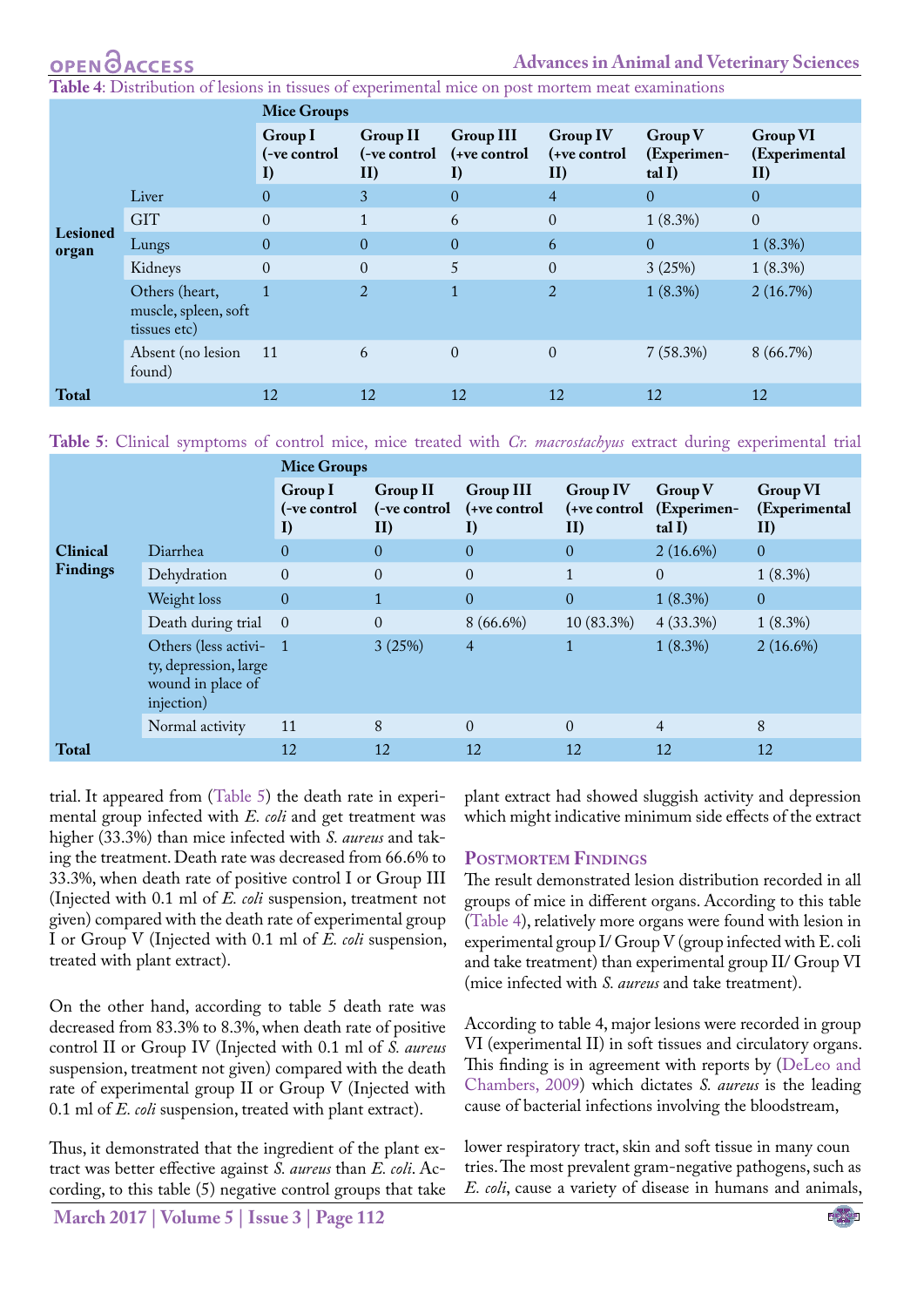# **OPEN**OACCESS

particularly urinary tract infections [\(Iroha et al., 2010](#page-6-17)) and a strong correlation between antibiotic resistance development has been observed over the past half-century [\(Song](#page-7-2)[ca et al., 2013](#page-7-2); [Jacopy, 2009\)](#page-6-18).

## **Conclusion and recommendations**

Despite the existence of excess information regarding the prolonged and uneventful local use of this plant, scientific evidences regarding their efficacy are less abundant. The result and discussion of this study, clearly indicated that *Cr. macrostachyus* has ample potential to inhibit two human and animal pathogenic bacteria as it were seen from its strong inhibition against tested organisms. *Cr. macrostachyus* shows much promise in the development of phyto-medicine having antimicrobial properties and the drug derived from *Cr. macrostachyus* may have the possibility of alternative medicinal source because of their antibacterial activity. This study also indicated that methanol extract of this plant has highest capability to antibacterial activity against *S. aureus* even than tetracycline. In general, it can be concluded that methanol extract of *Cr. macrostachyus* is a strong inhibitor for bacterial growth in vitro and in vivo. Therefore, it is recommended to identify the active ingredients of the antibacterial agent and obtaining chemotherapist agent in different drug formulations therefore be used for enteric and systemic infections caused by *S. aureus* and *E. coli* .

### **ACKNOWLEDGEMENTS**

Authors would like to thank Wolaita Sodo University for chemical provision and financial funds. We also thank Ethiopian Health and Nutrition Institute and National Veterinary Institute for providing laboratory mice and the test bacteria, respectively.

### **Authors' contribution**

All authors contributed equally.

## **Conflict of interest**

There is no conflict of interest.

### **REFERENCES**

- <span id="page-6-7"></span>• Abebe D (2001). The role of medicinal plants in healthcare coverage of Ethiopia, the possible benefits of integration. Pp. 6–21 in Conservation and Sustainable Use of Medicinal Plants in Ethiopia, Proceedings of the National Workshop.
- • Adithepchaikarn P, Phumkhachorna P, Rattanachaikunsopona P (2008). Potential of Psidium guajava supplemented fish diets in controlling Aeromonas hydrophila infection in

### **Advances in Animal and Veterinary Sciences**

tilapia (Oreochromis niloticus). J. Biosci. Bioengin. 106(5): 419-424.<https://doi.org/10.1263/jbb.106.419>

- <span id="page-6-5"></span>• Agize M, Demissew S,Asfaw Z (2013). Ethnobotany of Medicinal Plants in Loma and Gena Bosa Districts (Woredas) of Dawro Zone, Southern Ethiopia. Topclass. J. Herbal. Med. 2(9): 194-212.
- <span id="page-6-10"></span>• Akinyemi KO, Oladapo O, Okwara CE, Ibe CC, Fasure KA (2005). Screening of crude extracts of six medicinal plants used in South-West Nigerian unorthodox medicine for antimethicillin resistant *S. aureus* activity. BMC. Complement. Altern. Med. 11: 5–6. [https://doi.org/10.1186/1472-6882-](https://doi.org/10.1186/1472-6882-5-6) [5-6](https://doi.org/10.1186/1472-6882-5-6)
- • Amiri S, Kazemitabar SK, Ranjbar GA and Azadbakht M (2011). *In vitro* propagation and whole plant regeneration from callus in *Datura* (*Datura* stramonium. L). Afr. J. Biotechnol. 10(3): 442-448.
- <span id="page-6-11"></span>• Anon (1997): Performance standards for antimicrobial disk susceptibility tests. 6thed. Approved standard M2 A6 (M100-S7). Wayne, PA: NCCLS
- <span id="page-6-9"></span>• Bauer AW, Kirby WM, Sherris JC, Turck M (1996). Antibiotic susceptibility testing by standardized single disc method. Am. J. Clin. Pathol. 44: 493-496.
- <span id="page-6-14"></span>• Bauer AW, Kirby WM, Sherris JC, Turck M (1996). Antibiotic susceptibility testing by standardized single disc method. Am. J. Clin. Pathol. 44: 493-496.
- <span id="page-6-16"></span>• DeLeo FR, Chambers HF (2009). Reemergence of antibioticresistant Staphylococcus aureus in the genomics era. J. Clin. Invest. 2009. 119(9): 2464–2474. [https://doi.](https://doi.org/10.1172/JCI38226) [org/10.1172/JCI38226](https://doi.org/10.1172/JCI38226)
- <span id="page-6-6"></span>• Fullas F (2010). Ethiopian Medicinal Plants in Veterinary Healthcare: A Mini-Review. Ee-JRIF. 2(1): 48-58.
- <span id="page-6-12"></span>• Gangoue-Pieboji J, Eze N, Ngongang DA, Ngameni B, Tsabang N (2009). The *In-Vitro* antimicrobial activity of some medicinal plants against beta-lactamresistant bacteria. J. Infect. Dev. Ctries. 3: 671-680. [https://doi.org/10.3855/](https://doi.org/10.3855/jidc.77) [jidc.77](https://doi.org/10.3855/jidc.77)
- <span id="page-6-2"></span>• Gordon MC, David JN (2001). Natural product during discovery in the next millennium. Pharm. Biol. 39: 8-17. [https://doi.](https://doi.org/10.1076/phbi.39.s1.8.0009) [org/10.1076/phbi.39.s1.8.0009](https://doi.org/10.1076/phbi.39.s1.8.0009)
- <span id="page-6-8"></span>• Iqbal PJ. (2012). Phytochemical screening of certain plant species of Agra city. J. Drug. Delivery. Ther. 2012. 2: 135-8.
- <span id="page-6-17"></span>• Iroha IR, ILang DC, Ayogu TE, Oji AE, Ugbo EC (2010). Screening for anti-typhoid activity of some medicinal plants used in traditional medicine in Ebonyi state, Nigeria. Afr. J. Pharm. Pharmacol. 4(12): 860-864.
- <span id="page-6-18"></span>• Jacoby GA (2009). AmpC-lactamases. Clin. Microbiol. Rev. 22: 161–182[. https://doi.org/10.1128/CMR.00036-08]( https://doi.org/10.1128/CMR.00036-08)
- <span id="page-6-3"></span>• Kalia AN (2005): Text book of Industrial Pharmacognosy oscar publication, New Delhi, India.
- <span id="page-6-1"></span>• Nascimento Gislene GF, Juliana Locatelli, Paulo C Freitas, Giuliana LSilva (2000). Antibacterial activity of plant extracts and phytochemcals on antibiotic resistant bacteria. Braz. J. Microbiol. 31: 247-256.
- <span id="page-6-15"></span>• Ondruschka B, Asghari J (2006). Microwave- Assisted Extraction- A state of the art overview of varieties. Chimia. 60: 321-325. [https://doi.org/10.2533/000942906777836327](https://doi.org/10.2533/000942906777836327 )
- <span id="page-6-4"></span>• Orwa C, A Mutua, Kindt R, Jamnadass R, S Anthony (2009). Agro-forestry Data base: a tree reference and selection guide version 4.0.
- <span id="page-6-0"></span>• Owolabi MA, Coker HAB, Jaja SI (2007). Flavonoid metabolites in urine after oral administration of the aqueous extract of Persea Americana to rats. J. Nat. Med. 61: 2004. [https://doi.](https://doi.org/10.1007/s11418-006-0122-7) [org/10.1007/s11418-006-0122-7](https://doi.org/10.1007/s11418-006-0122-7)
- <span id="page-6-13"></span>• Sambrook J, Russell DW (2001). Molecular cloning: a laboratory manual. 3rdedition. New York: Cold Spring. Herbour. Lab.